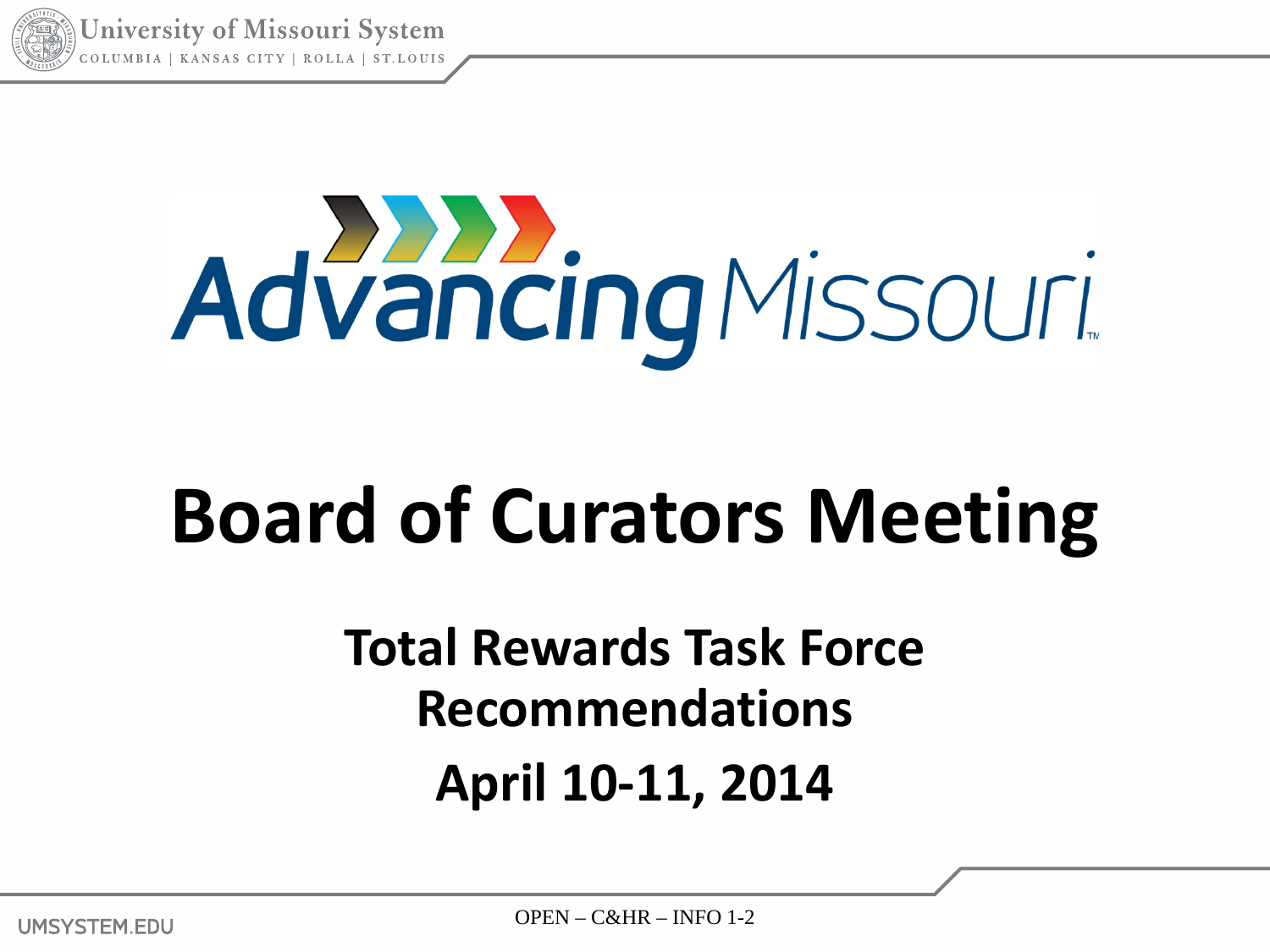### **Total Rewards Task Force charge: Develop directional recommendations**

### Concerns related to faculty and staff

- $\triangleright$  Even with competitive benefits, less competitive pay levels negatively affect employee perceptions of Total Rewards
- $\triangleright$  A significant number of employees rate themselves as "unhealthy," with low participation in personal wellness, placing their engagement and productivity at risk

### Financial concerns

- More than \$1 billion unfunded pension and retiree medical liabilities
- $\triangleright$  Rising health costs and a looming 40% medical plan excise tax
- $\triangleright$  These factors among others are making it difficult to fund University priorities

Further vetting with input from employees and retirees is required prior to any action

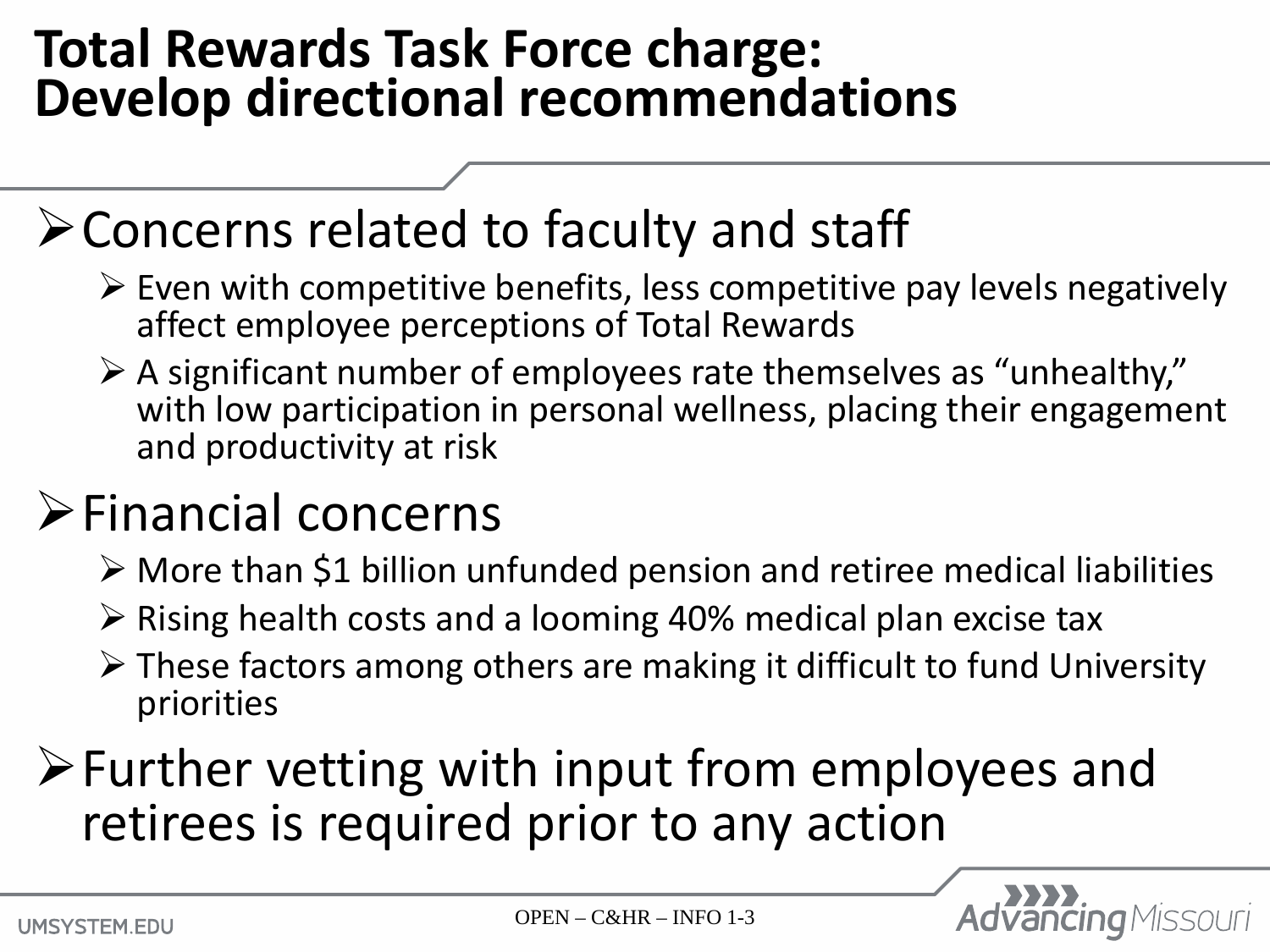### **Task Force guiding principles**



**UMSYSTEM.EDU** 

**Advancing** Missouri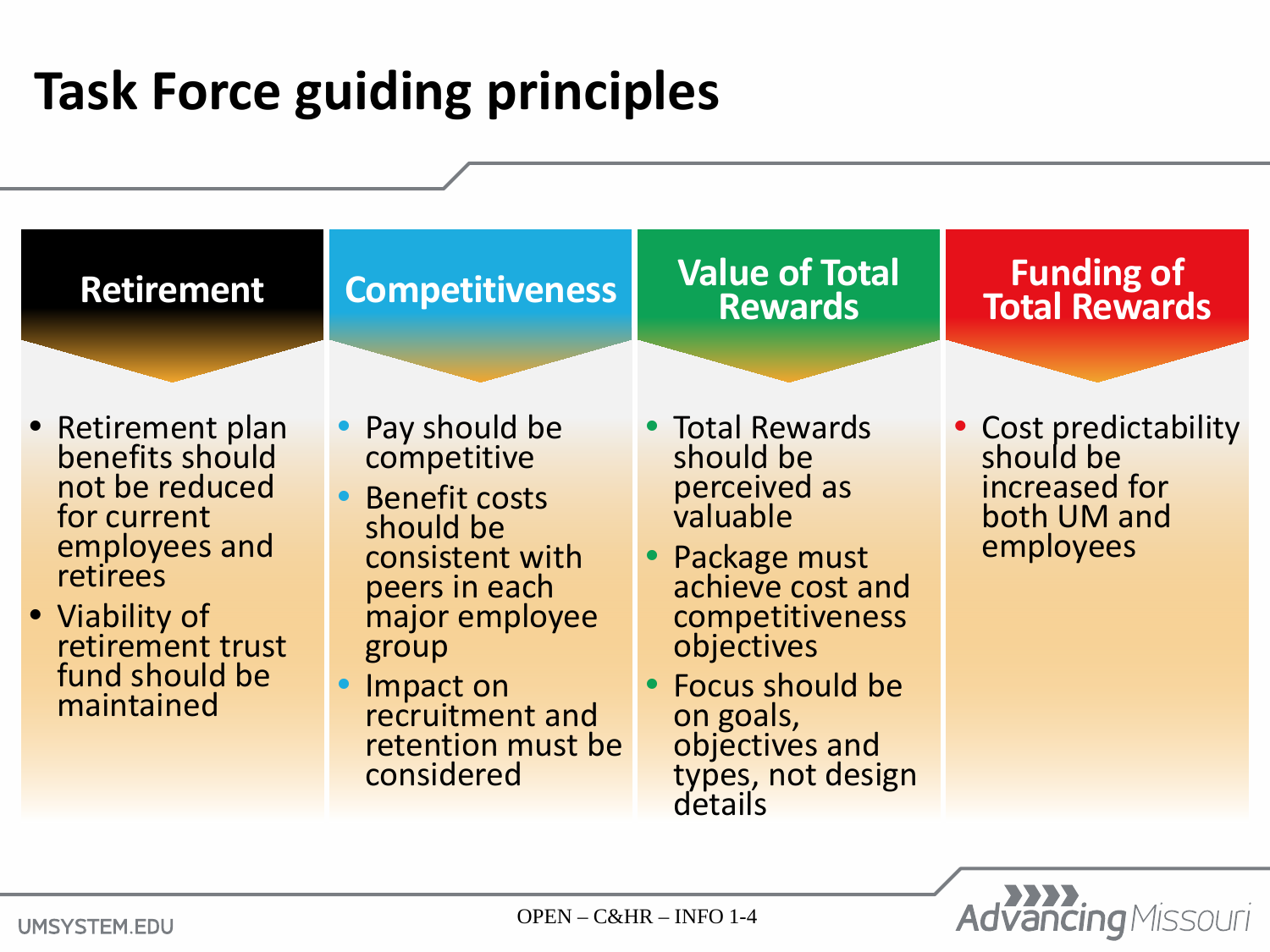### **What faculty and staff value**



UMSYSTEM.EDU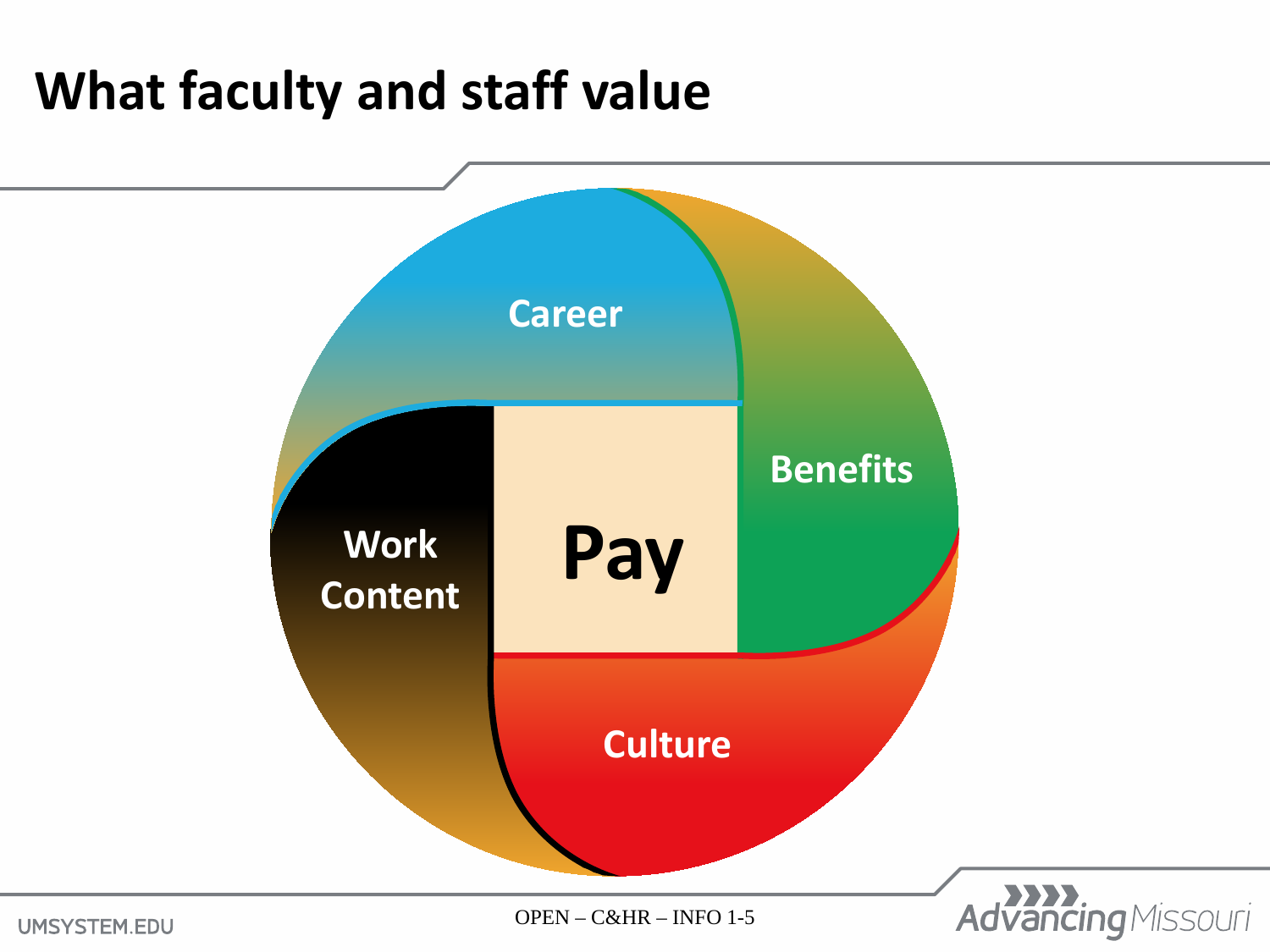### **Key themes for enriching our University experience**



**UMSYSTEM.EDU**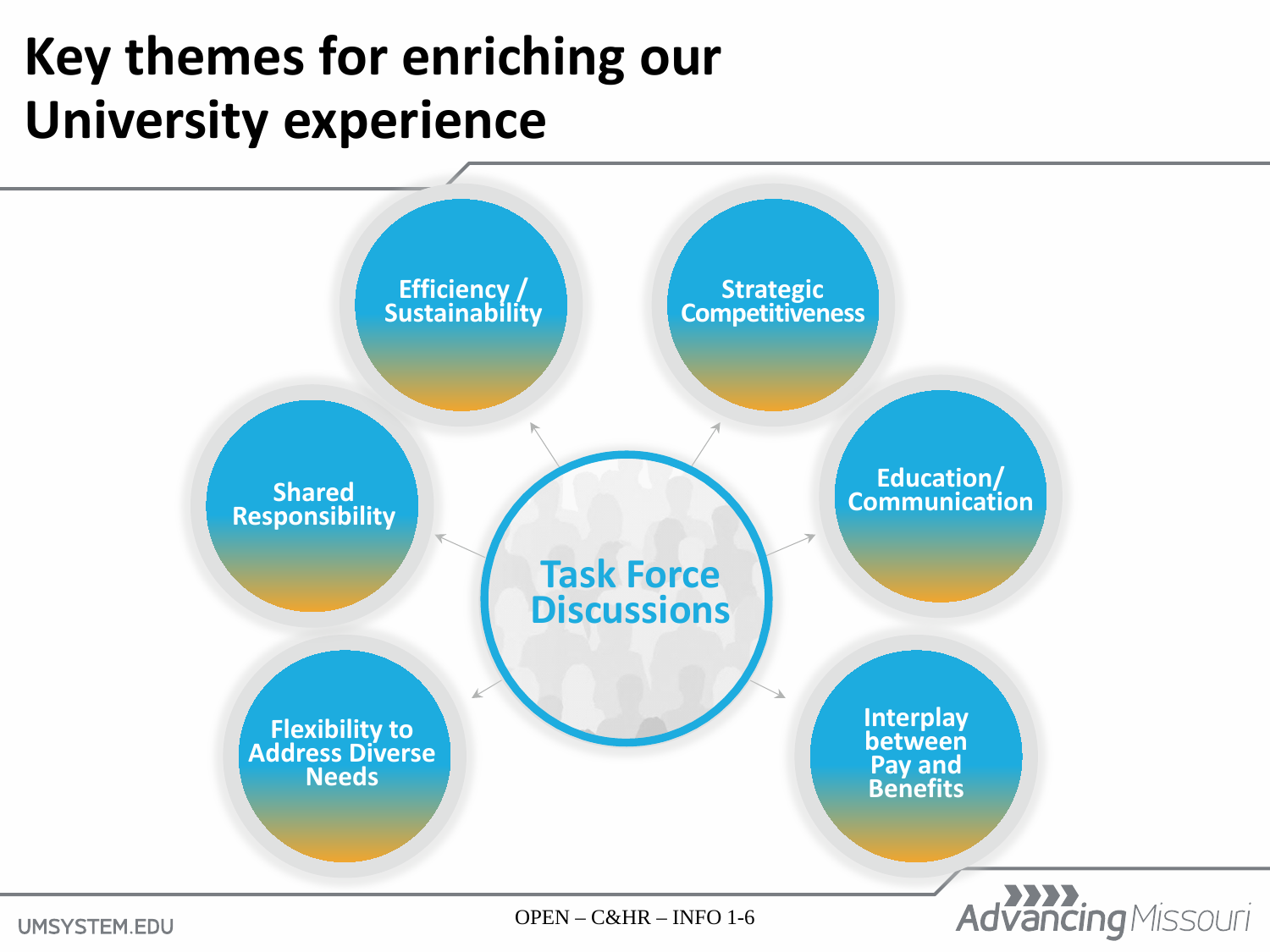### **Treat benefits and pay as interrelated parts of overall Total Rewards strategy**

#### **RECOMMENDATION 1**

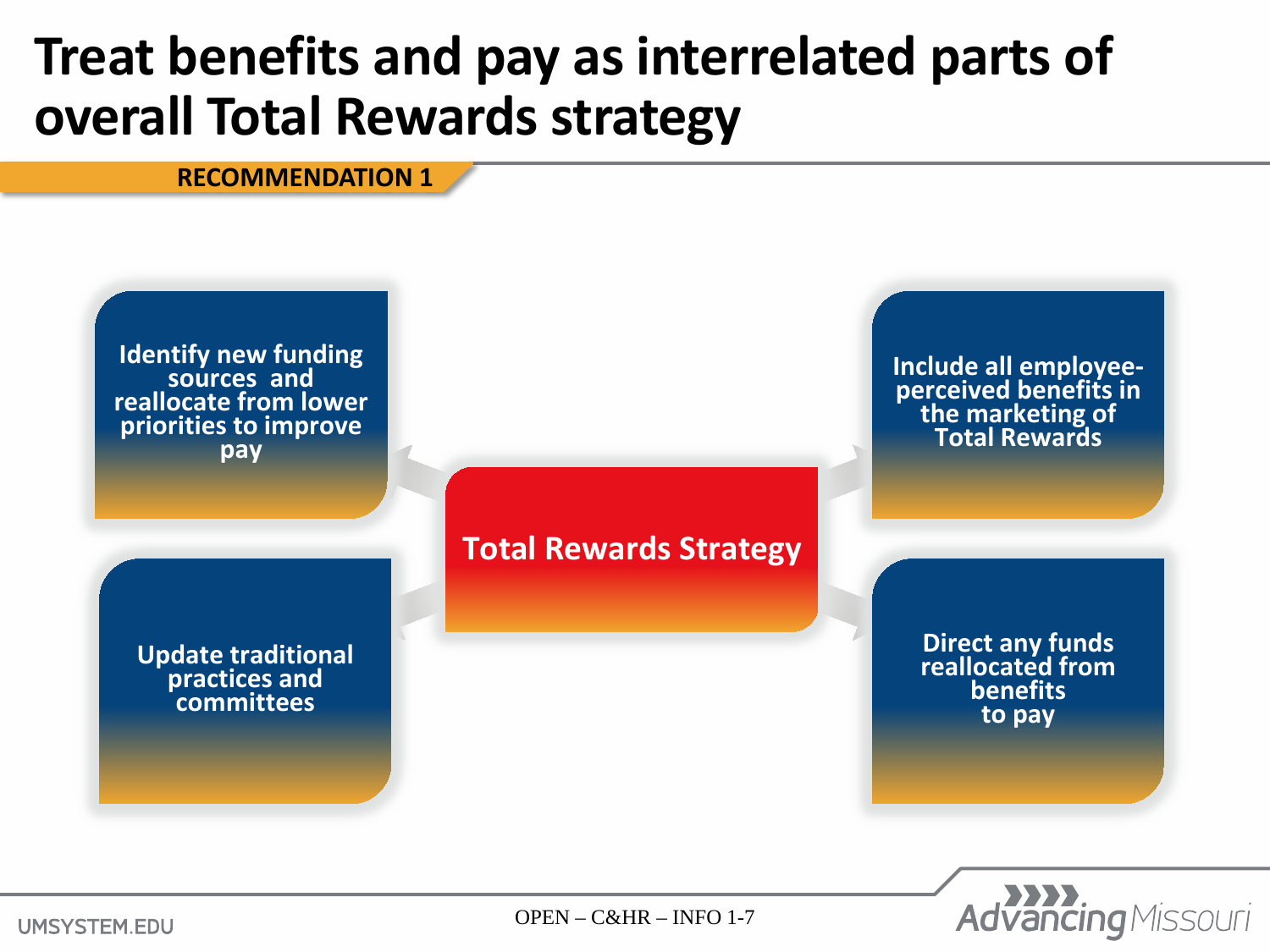### **Establish a benefits rate cap**

#### **RECOMMENDATION 2**

- Set cap as a % of pay to ensure the appropriate balance between benefits and pay
- $\triangleright$  Benchmark benefit offerings, plan designs, and pay on a systematic basis



**UMSYSTEM.EDU**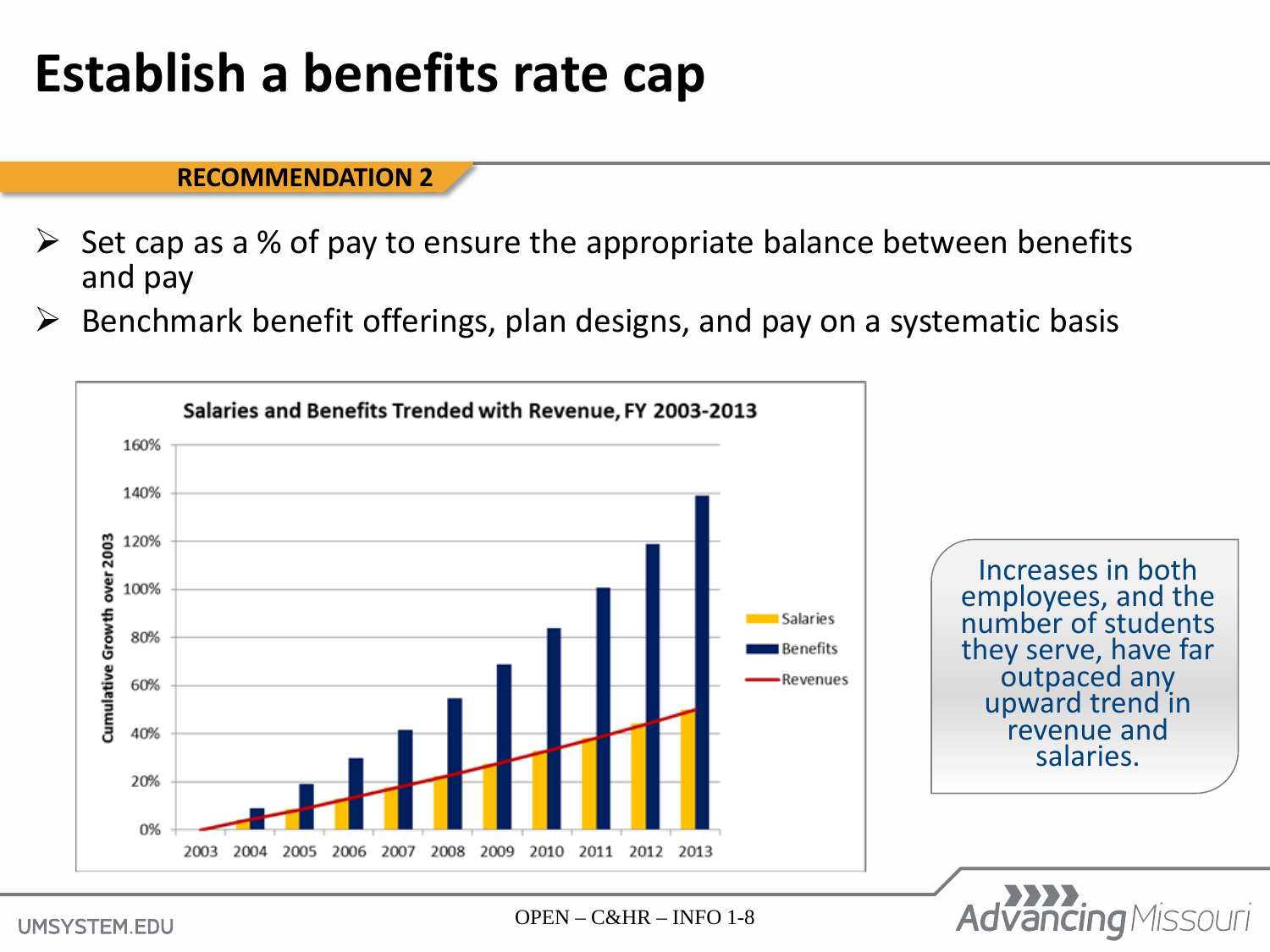### **Increase flexibility within Total Rewards programs**

**RECOMMENDATION 3**

### **Flexibility for** *Individuals*

- $\triangleright$  Recognize our population is increasingly diverse; what is valued differs among workforce segments and life stages
- $\triangleright$  Revise "one size fits all" approach to benefits

### **Flexibility for** *Campuses*

- Align Total Rewards to support campus strategic priorities for recruitment and retention
	- $\triangleright$  Competitive pay
	- $\triangleright$  Targeted recruitment and retention by campus
	- $\triangleright$  Part-time staffing needs of MU Health Care

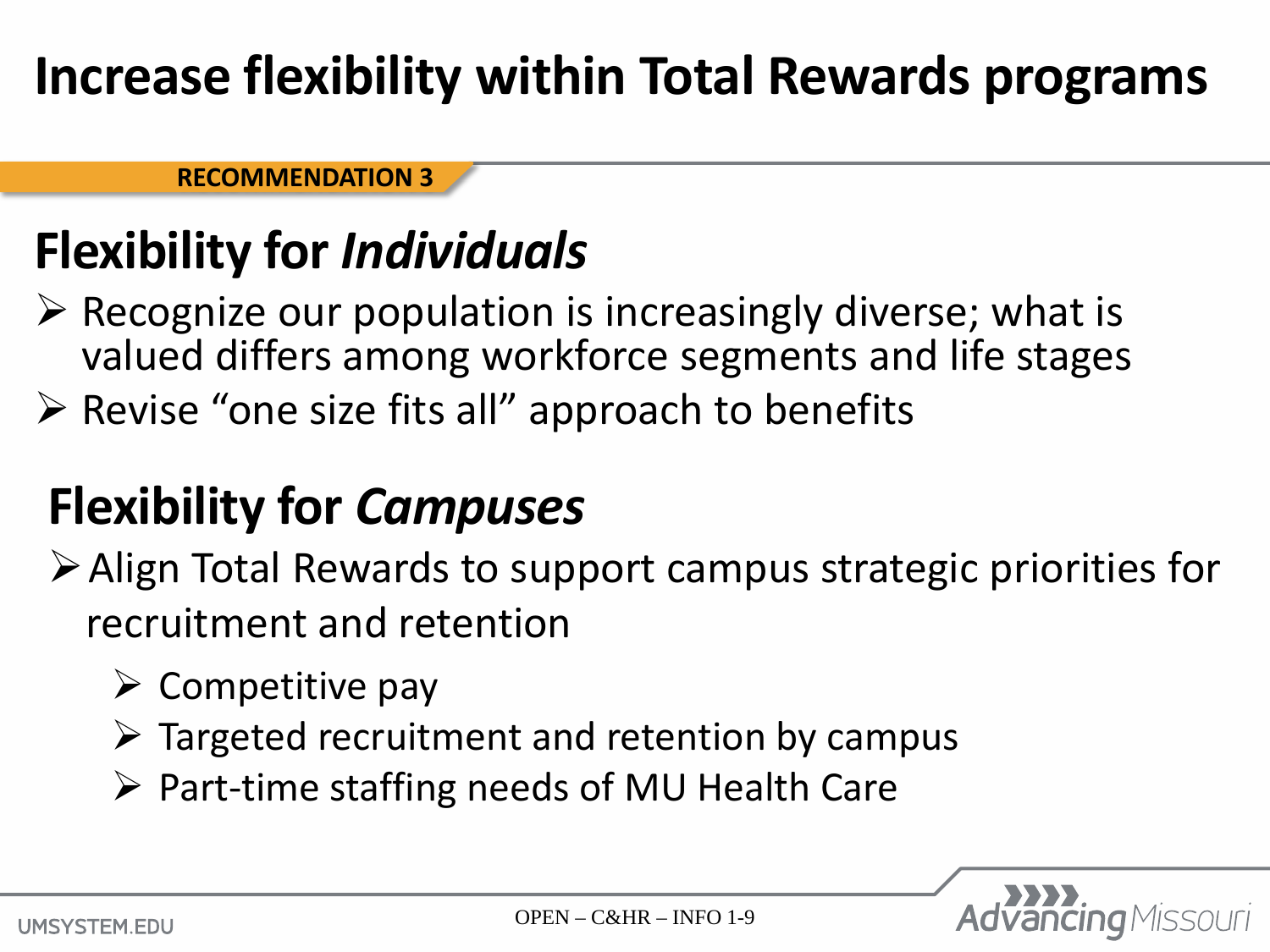### **Utilize medical plan options to encourage healthy behavior and efficient use of health care services**

#### **RECOMMENDATION 4**

- Improve access to primary care and health management
- Provide tools for cost and quality transparency
- Take advantage of new care delivery and pricing models

### **Medical plan cost trend**

#### **Incentives for healthy behavior**

- **Link employee health** behaviors to medical plan premiums
- Engage line managers in creating a supportive environment for health and well-being
- Embed healthy practices across the campuses



OPEN – C&HR – INFO 1-10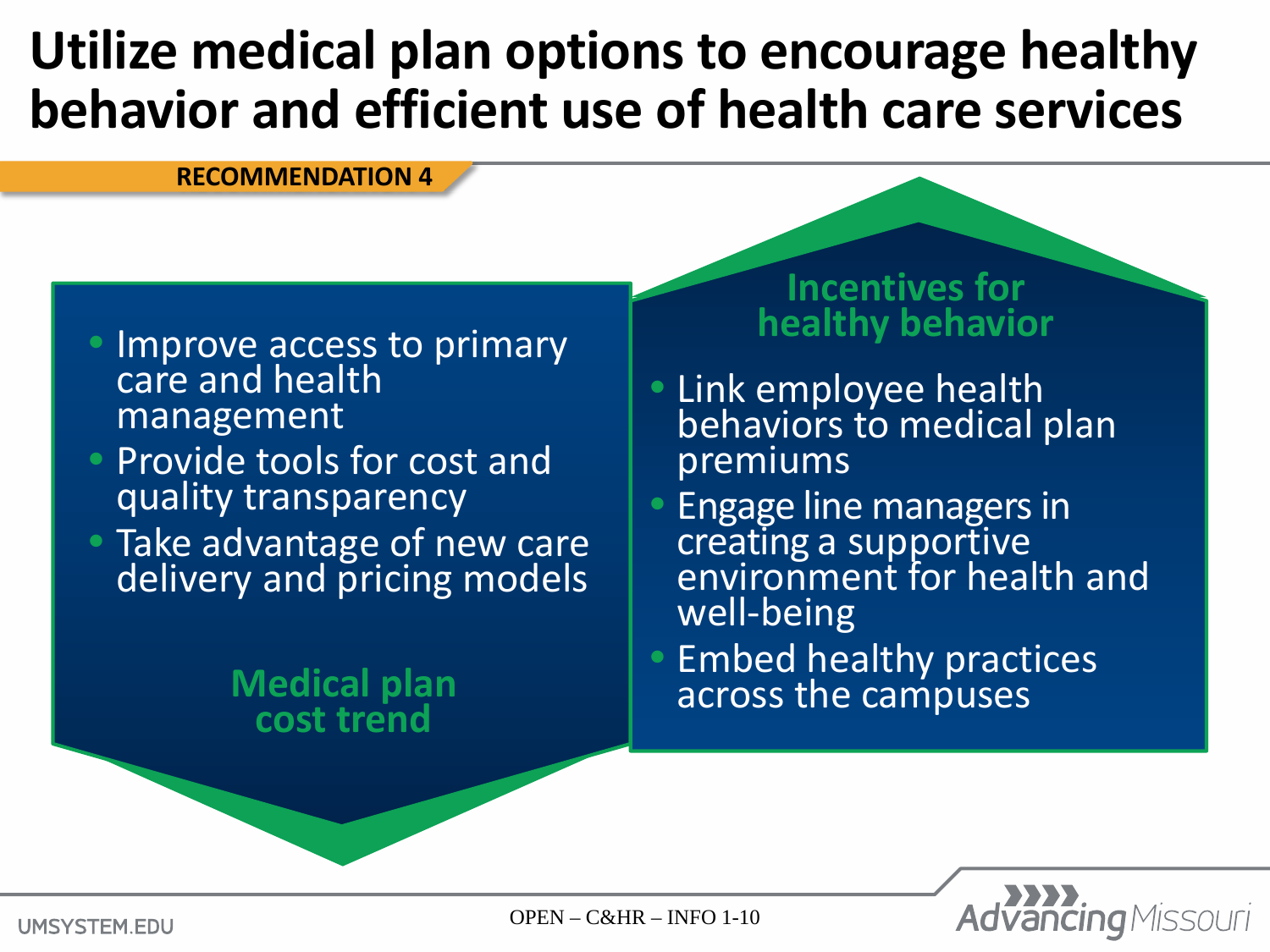### **Leverage marketplace opportunities for retiree medical benefits**

#### **RECOMMENDATION 5**

#### Align practices with peer institutions to better serve retirees

Ensure the availability of accessible and affordable retiree medical coverage

Continue to guide and support retirees with education and personal support



OPEN – C&HR – INFO 1-11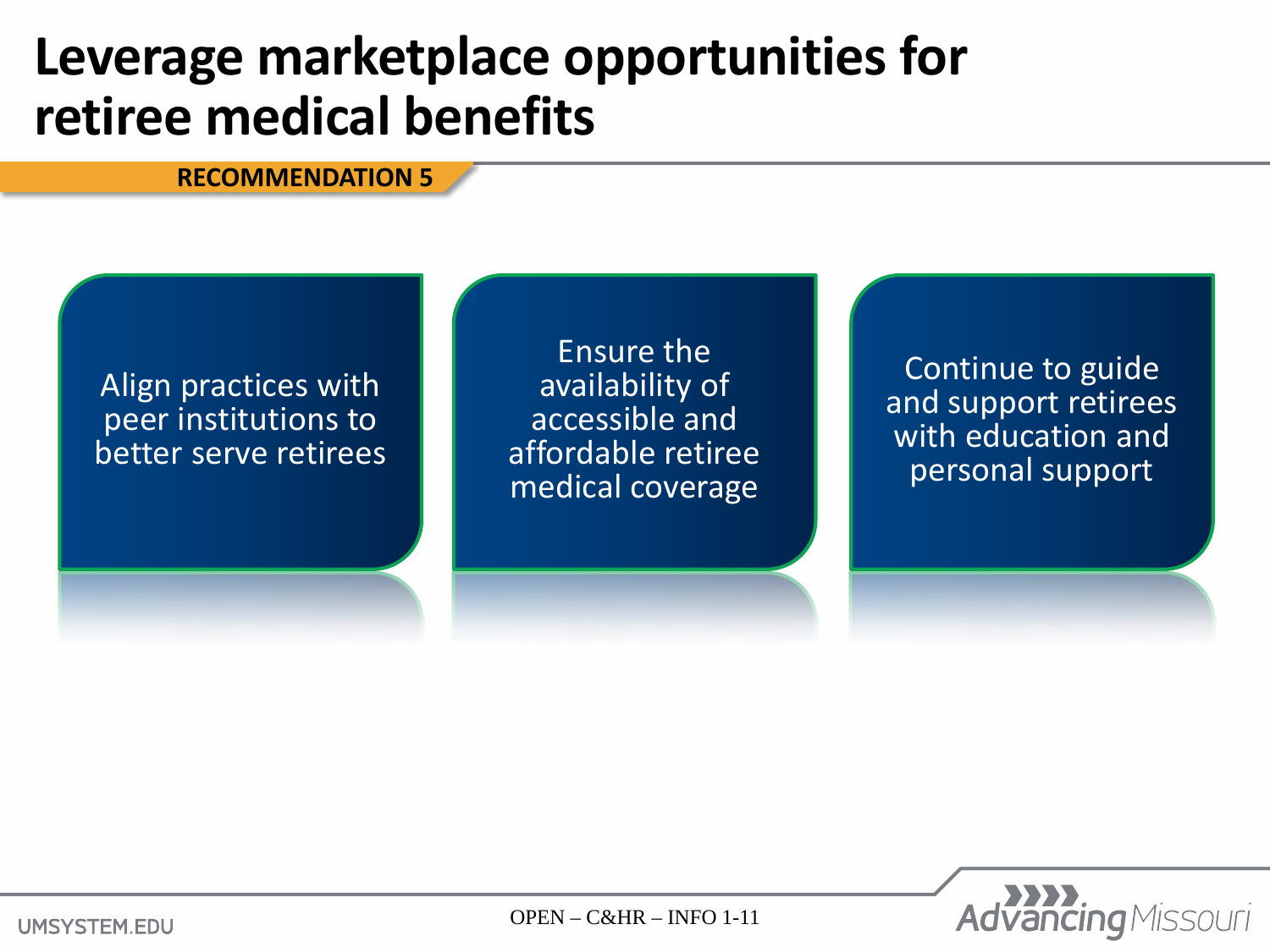### **Evaluate additional retirement plan options**

#### **RECOMMENDATION 6**





OPEN – C&HR – INFO 1-12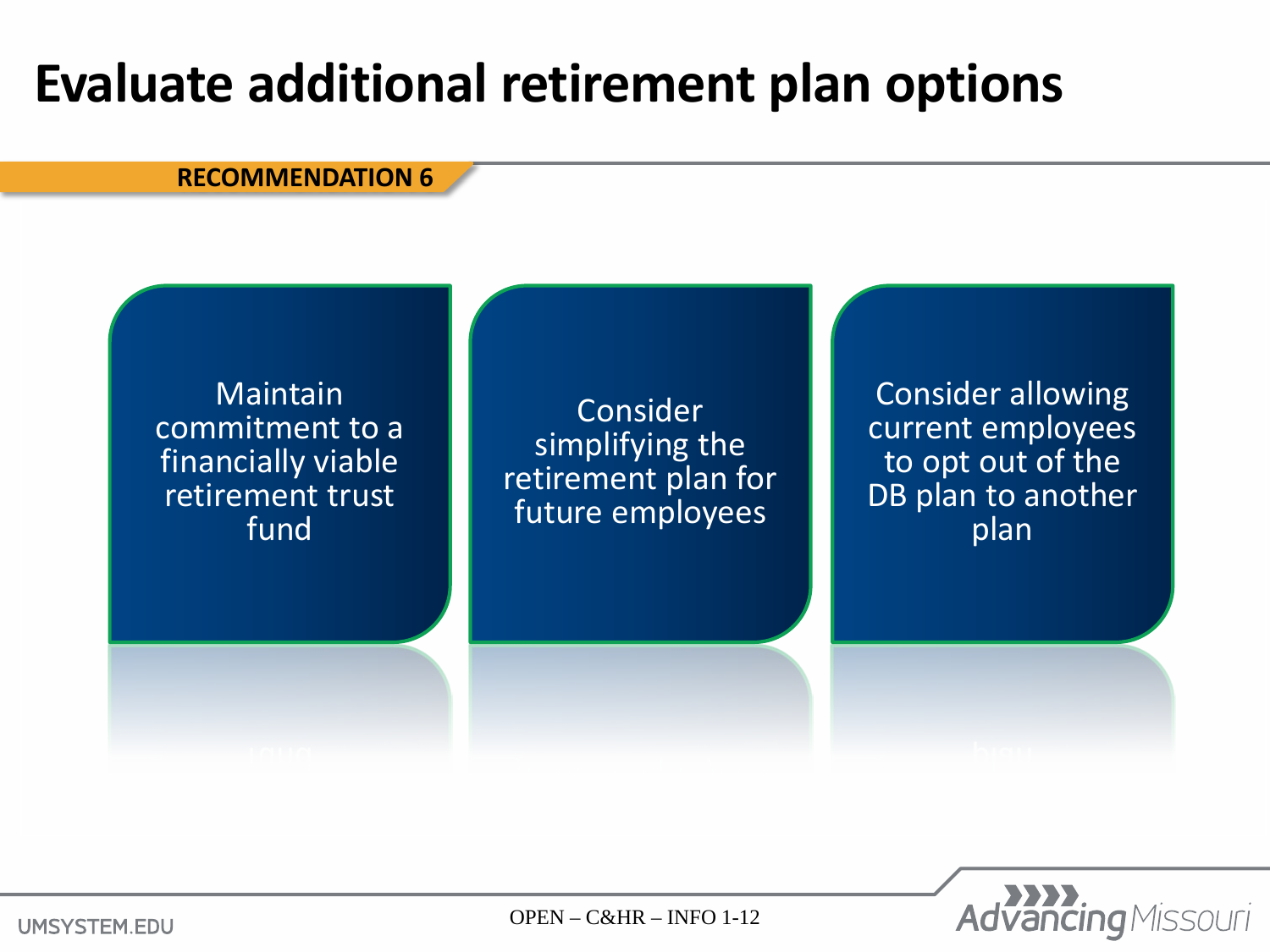### **Evaluate time-off plans for staff**

#### **RECOMMENDATION 7**

- $\triangleright$  Align the leave benefits with the Total Rewards strategy and healthy campus initiatives
- $\triangleright$  Simplify leave policies as much as possible
- $\triangleright$  Provide short-term disability income replacement
- $\triangleright$  Emphasize value and flexibility through an integrated time-off benefit program
- $\triangleright$  Encourage appropriate use of time-off benefits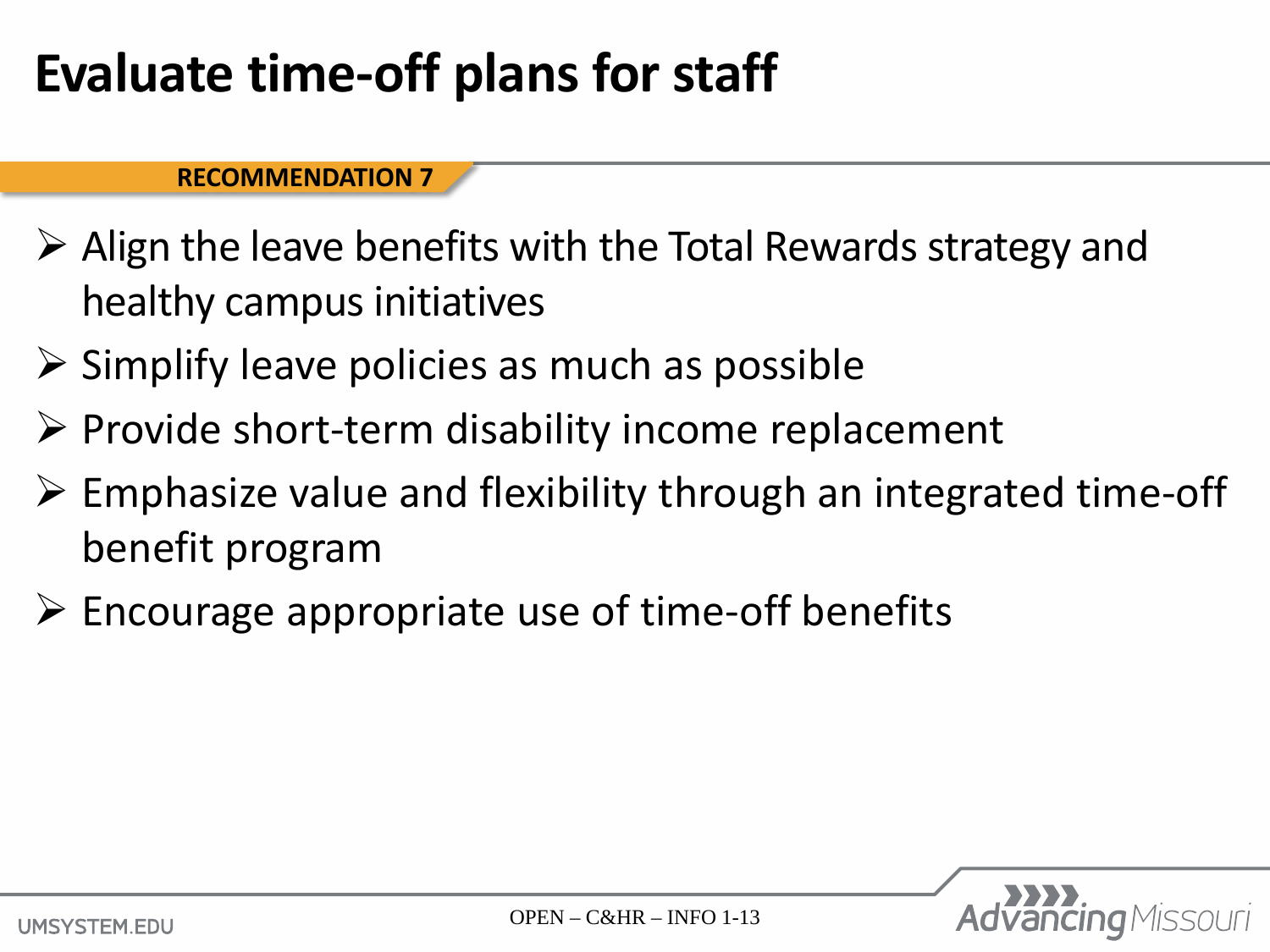### **Invest in communication and education about Total Rewards that promotes informed decision-making**

#### **RECOMMENDATION 8**



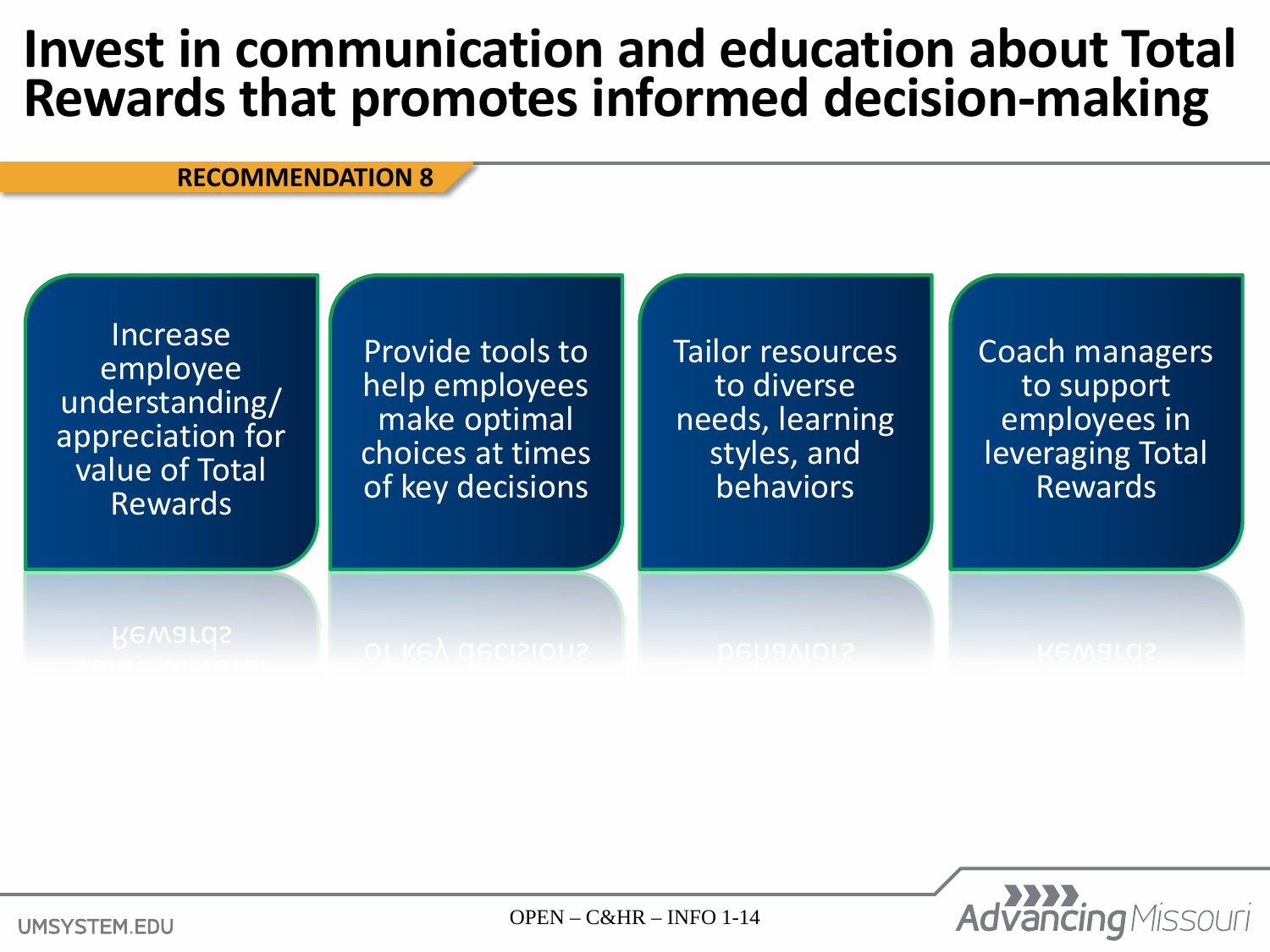### **Summary of recommendations**

- *1. Treat pay and benefits as interrelated parts of the overall Total Rewards strategy*
- *2. Establish a benefits rate cap*
- *3. Increase flexibility within Total Rewards programs*
- *4. Utilize medical plan options to encourage healthy behavior and efficient use of health care services*
- *5. Leverage marketplace opportunities for retiree medical benefits*
- *6. Evaluate additional retirement plan options*
- *7. Evaluate time-off plans for staff*
- *8. Invest in communication and education about Total Rewards that promotes informed decision-making*